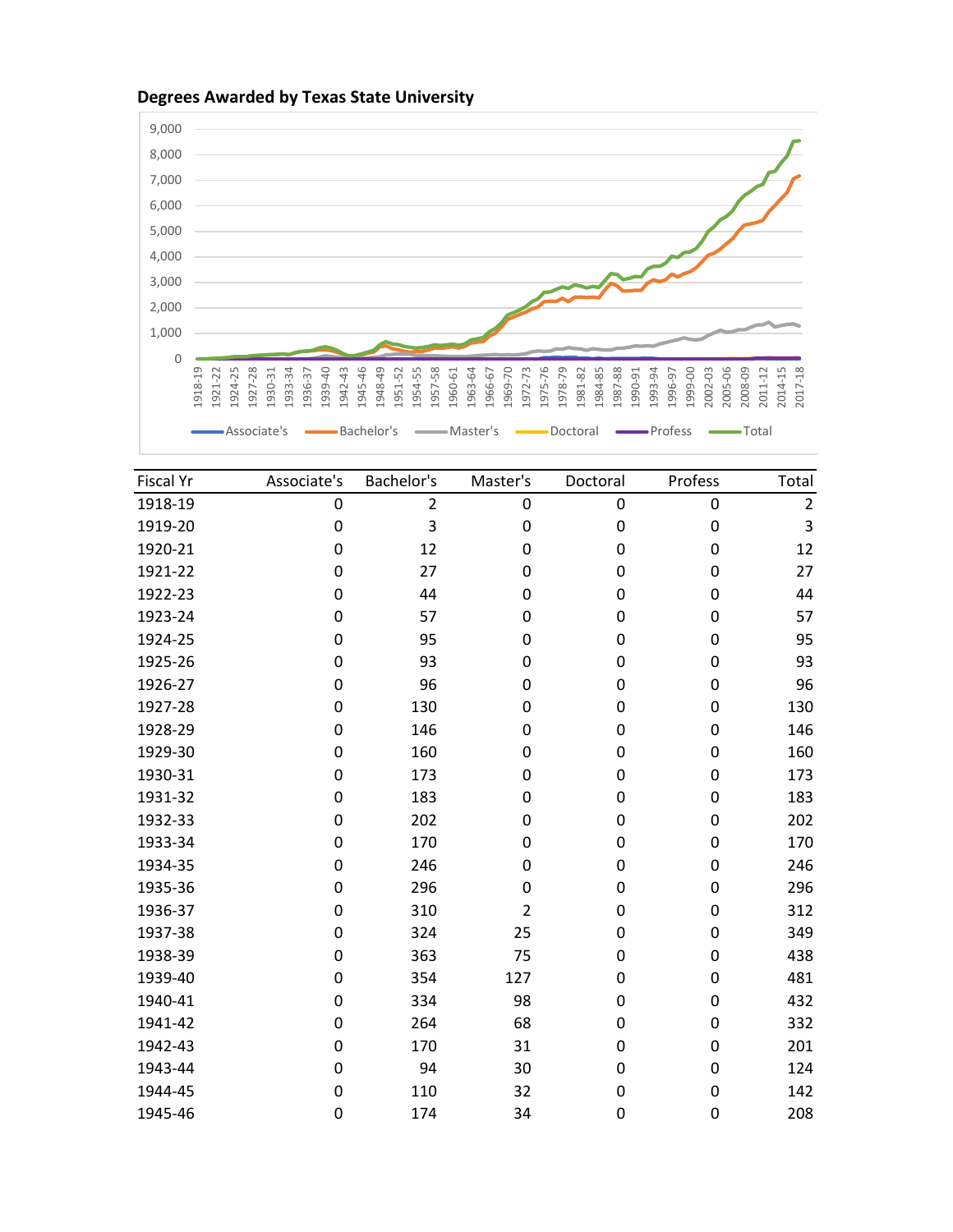

## Associate's **Associate's Associate's Associate's** Doctoral **Associate's** Total  $\overline{\phantom{a}}$ Fiscal Yr **Associate's Bachelor's Master's Doctoral** Profess Total 1946-47 0 235 42 0 0 277 1947-48 0 276 70 0 0 346 1948-49 0 482 89 0 0 571 1949-50 0 516 169 0 0 685 1950-51 0 405 184 0 0 589

| 1950-51        | 0 | 405   | 184 | 0 | 0           | 589   |
|----------------|---|-------|-----|---|-------------|-------|
| 1951-52        | 0 | 366   | 201 | 0 | $\mathbf 0$ | 567   |
| 1952-53        | 0 | 306   | 191 | 0 | 0           | 497   |
| 1953-54        | 0 | 267   | 189 | 0 | 0           | 456   |
| 1954-55        | 0 | 298   | 134 | 0 | 0           | 432   |
| 1955-56        | 0 | 308   | 147 | 0 | $\pmb{0}$   | 455   |
| 1956-57        | 0 | 362   | 130 | 0 | 0           | 492   |
| 1957-58        | 0 | 435   | 126 | 0 | 0           | 561   |
| 1958-59        | 0 | 419   | 115 | 0 | 0           | 534   |
| 1959-60        | 0 | 453   | 111 | 0 | 0           | 564   |
| 1960-61        | 0 | 486   | 99  | 0 | 0           | 585   |
| 1961-62        | 0 | 433   | 106 | 0 | 0           | 539   |
| 1962-63        | 0 | 506   | 95  | 0 | 0           | 601   |
| 1963-64        | 0 | 636   | 114 | 0 | 0           | 750   |
| 1964-65 (est.) | 0 | 665   | 134 | 0 | 0           | 799   |
| 1965-66        | 0 | 694   | 153 | 0 | 0           | 847   |
| 1966-67        | 0 | 908   | 164 | 0 | 0           | 1,072 |
| 1967-68        | 0 | 1,019 | 182 | 0 | 0           | 1,201 |
| 1968-69        | 0 | 1,261 | 159 | 0 | 0           | 1,420 |
| 1969-70        | 0 | 1,553 | 177 | 0 | 0           | 1,730 |
| 1970-71        | 0 | 1,651 | 167 | 0 | 0           | 1,818 |
| 1971-72        | 0 | 1,753 | 178 | 0 | 0           | 1,931 |
| 1972-73        | 0 | 1,842 | 210 | 0 | 0           | 2,052 |

1973-74 0 1,964 286 0 0 2,250

## **Degrees Awarded by Texas State University**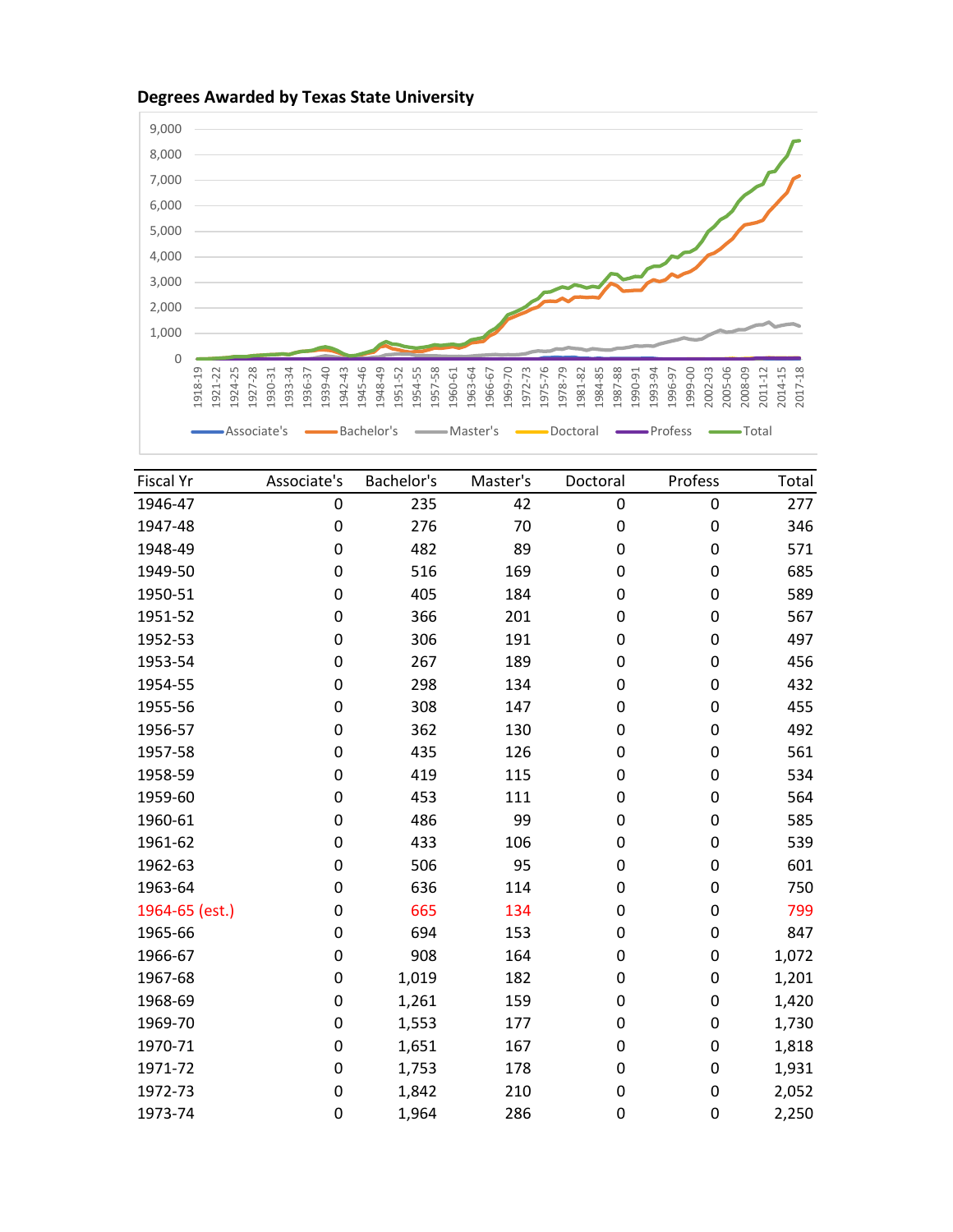



| <b>Fiscal Yr</b> | Associate's | Bachelor's | Master's | Doctoral       | Profess     | Total |
|------------------|-------------|------------|----------|----------------|-------------|-------|
| 1974-75          | 0           | 2,040      | 317      | 0              | 0           | 2,357 |
| 1975-76          | 57          | 2,253      | 305      | 0              | 0           | 2,615 |
| 1976-77          | 54          | 2,270      | 309      | 0              | 0           | 2,633 |
| 1977-78          | 74          | 2,260      | 397      | 0              | 0           | 2,731 |
| 1978-79          | 59          | 2,383      | 383      | 0              | 0           | 2,825 |
| 1979-80          | 65          | 2,249      | 454      | 0              | 0           | 2,768 |
| 1980-81          | 73          | 2,423      | 415      | 0              | 0           | 2,911 |
| 1981-82          | 30          | 2,434      | 401      | 0              | 0           | 2,865 |
| 1982-83          | 34          | 2,410      | 342      | 0              | 0           | 2,786 |
| 1983-84          | 16          | 2,427      | 404      | 0              | 0           | 2,847 |
| 1984-85          | 32          | 2,395      | 376      | 0              | 0           | 2,803 |
| 1985-86          | 12          | 2,701      | 356      | 0              | 0           | 3,069 |
| 1986-87          | 21          | 2,969      | 359      | 0              | 0           | 3,349 |
| 1987-88          | 21          | 2,871      | 423      | 0              | 0           | 3,315 |
| 1988-89          | 18          | 2,661      | 432      | 0              | 0           | 3,111 |
| 1989-90          | 21          | 2,674      | 465      | 0              | 0           | 3,160 |
| 1990-91          | 23          | 2,694      | 520      | 0              | 0           | 3,237 |
| 1991-92          | 24          | 2,694      | 506      | 0              | 0           | 3,224 |
| 1992-93          | 30          | 2,972      | 524      | 0              | 0           | 3,526 |
| 1993-94          | 28          | 3,104      | 499      | 0              | 0           | 3,631 |
| 1994-95          | 7           | 3,033      | 590      | 0              | 0           | 3,630 |
| 1995-96          | 0           | 3,105      | 648      | 0              | 0           | 3,753 |
| 1996-97          | 0           | 3,331      | 705      | 0              | 0           | 4,036 |
| 1997-98          | 0           | 3,215      | 762      | 0              | 0           | 3,977 |
| 1998-99          | 0           | 3,346      | 829      | 0              | 0           | 4,175 |
| 1999-00          | 0           | 3,418      | 776      | $\overline{2}$ | 0           | 4,196 |
| 2000-01          | 0           | 3,571      | 754      | 3              | 0           | 4,328 |
| 2001-02          | 0           | 3,817      | 786      | $\overline{7}$ | $\mathbf 0$ | 4,610 |